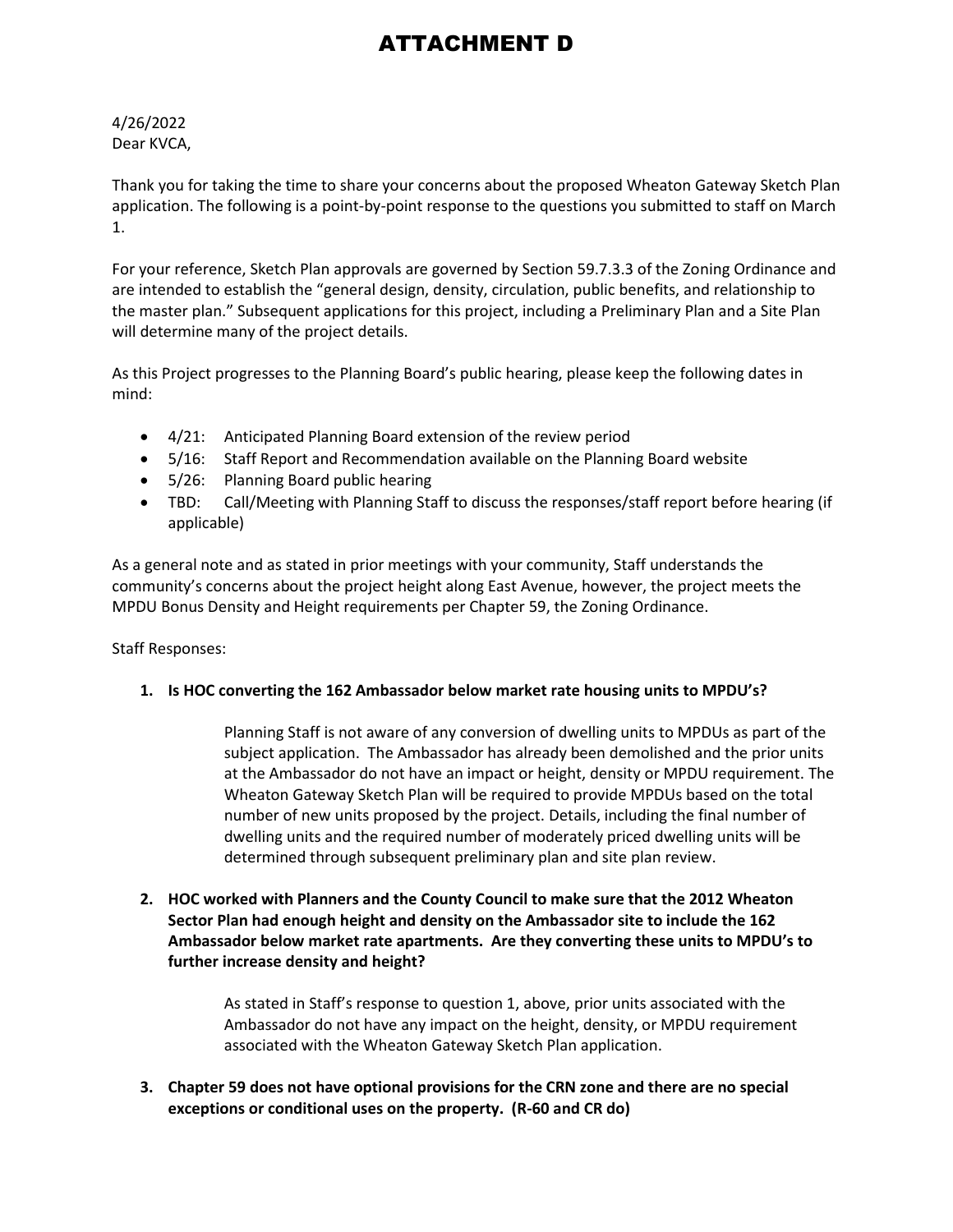This statement is correct. The CRN Zone does not permit optional method of development. The portion of the Subject Property zoned CRN and R-60 is utilizing the standard method of development.

**4. This is an HOC owned project in conjunction with a private developer. How many MPDUs will be created and who will own them? Will the 162 below market rate Ambassador units be added to this or eliminated?**

> As proposed, the Wheaton Gateway project will include a minimum of 30% MPDUs in accordance with Chapter 25A based on the total number of new units proposed by the project. Details, including the final number of dwelling units, the required number of moderately priced dwelling units, and any agreements with DHCA will be determined through subsequent preliminary plan and site plan review.

**5. We have multiple questions about how this project is being built according to the current zoning laws, especially since 24 feet in height is being added to each Phase of the development. While that might not be significant for the much denser development on University Blvd. and Veirs Mill Road (18% in Phase I, 24% in Phase 2), it is a 53% increase in height on East Avenue. Are the planners misreading the intent of 18-06 (which changed the bonus density for MPDU's?)**

**Section 4.1.1 states that in some zones, an applicant may choose the optional method of development. It specifically states that in the "Rural Residential" and "Residential" zones, a project providing more than 12.5% MPDU's is an optional method of development. CRN is not a "Rural Residential" or a "Residential" zone as listed in Sec. 4.1.1 A and it is not listed as an Optional Method zone in Sec. 4.1.1 B. How are the planners allowing increased density and height in the CRN zone on East Avenue?**

The CRN Zone does not permit optional method of development and does not allow FAR averaging. The portion of the Subject Property zoned CRN is utilizing the standard method of development and is not averaging the FAR. The additional height and density is permitted through the provision of more than 12.5% MPDUs. The language that allows additional height and density for providing more than 12.5% MPDUS is copied below (Section 59-4.5.2.C):

C. Development with Moderately Priced Dwelling Units

For any application that includes more than 12.5% of the gross residential floor area as Moderately Priced Dwelling Units (MPDUs), qualified under Chapter 25A, the following provisions apply:

- 1. Except in the Bethesda Overlay zone, residential density may be increased above the mapped residential FAR by:
	- a. 0.88% for each 0.1% increase in MPDUs above 12.5%, up to and including 15%;
	- b. 22% plus 0.16% for each 0.1% increase in MPDUs above 15%, up to and including 20%; or
	- c. 30% plus 0.1% for each 0.1% increase in MPDUs above 20%.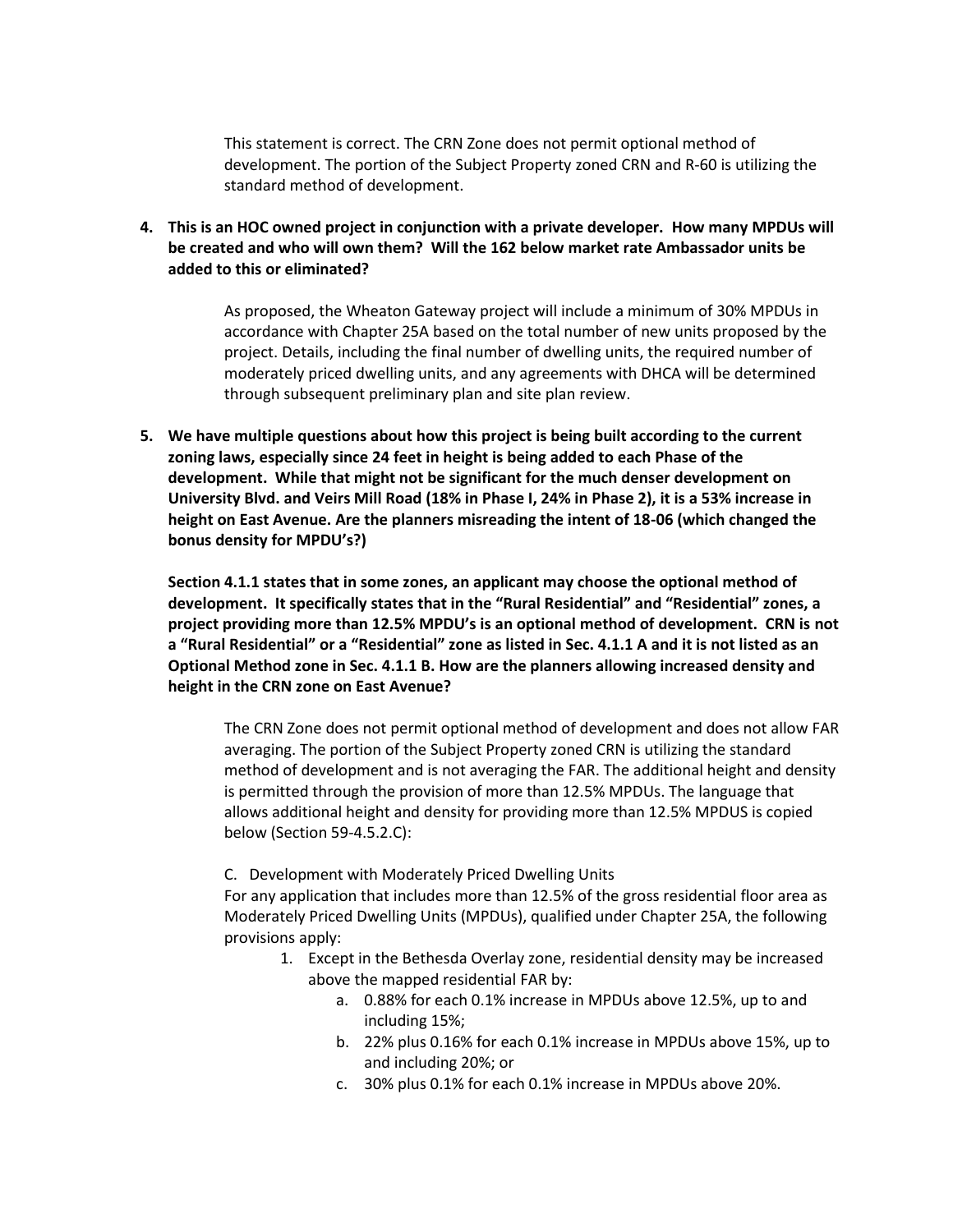- 2. In the Bethesda Overlay zone, residential density may be increased above the mapped residential FAR by 17.5% plus 0.1% for each 0.1 % increase in MPDUs above 17.5%.
- 3. Total density may be increased above the number following the zoning classification on the zoning map by an amount equal to the residential density achieved under Sec. 4.5.2.C.1.
- 4. Any increase in density allowed under this section must be calculated after the base density of the property has been increased under Sec. 4.5.2.B for development using FAR averaging.
- 5. To achieve an increase in density under Section 4.5.2.C, at least one more MPDU than would be required at 12.5% must be provided.
- 6. The floor area counted as MPDU floor area includes a proportional share of the gross floor area not devoted to residential units.
- 7. The height limit of the applicable zone and master plan does not apply to the extent required to provide the MPDUs. The additional height is calculated as the floor area provided for MPDUs above 12.5% divided by the average residential floor plate area, where each whole number and each remaining fraction allows an increase of 12 feet.

## **6. Section 4.5.3 Standard Method of Development DOES NOT have an exception for Section 59- 4.5.2C. Section 4.5.4 Optional Method does for the CR & CRT zones.**

As previously stated, the CRN and R-60 portion of the property is being developed in accordance with the Standard Method of Development. The remainder of the site, in the CR Zone, is being developed in accordance with the Optional Method of Development. The CRN portion of the site is permitted to exceed the mapped height and density of the Zone based on the provision of 30% MPDUs.

**7. Are we misunderstanding or are the planners disregarding the intent of the Commercial/Residential Zones? Section 7.3.3 Sketch Plan states that it is required for the CR zone Optional Method, yet the planners are saying this Sketch Plan includes the CRN East Avenue properties. They are stating that the CR zones are Optional Method and they are treating the CRN zone as Standard Method. How are they ignoring the fact that one project (the Lindsay Properties) will be confronting single family homes that have zoning laws to protect the single family homes (Sec. 59-4.5.2.B.2(c, d)? If the CRN zoned properties are being treated differently in one Sketch Plan, how is Gateway using part of the East Avenue properties for the Veirs Mill Road project?**

> The CRN portion of the property is being developed in accordance with the Standard Method of Development and will meet the Zoning Ordinance requirements for compatibility with confronting residential uses. The CRN zoned property is being included into the Sketch Plan application so that a more cohesive design can be achieved across the various properties. The Wheaton Gateway project will step-down as it confronts the single-family neighborhood across East Avenue. In addition to meeting the compatibility standards, the Wheaton Gateway project will provide an enhanced streetscape with street trees, sidewalks, and vegetated areas. Internal to the site; the project has a central green space. Each of these site elements will be refined through the subsequent Preliminary Plan and Site Plan applications.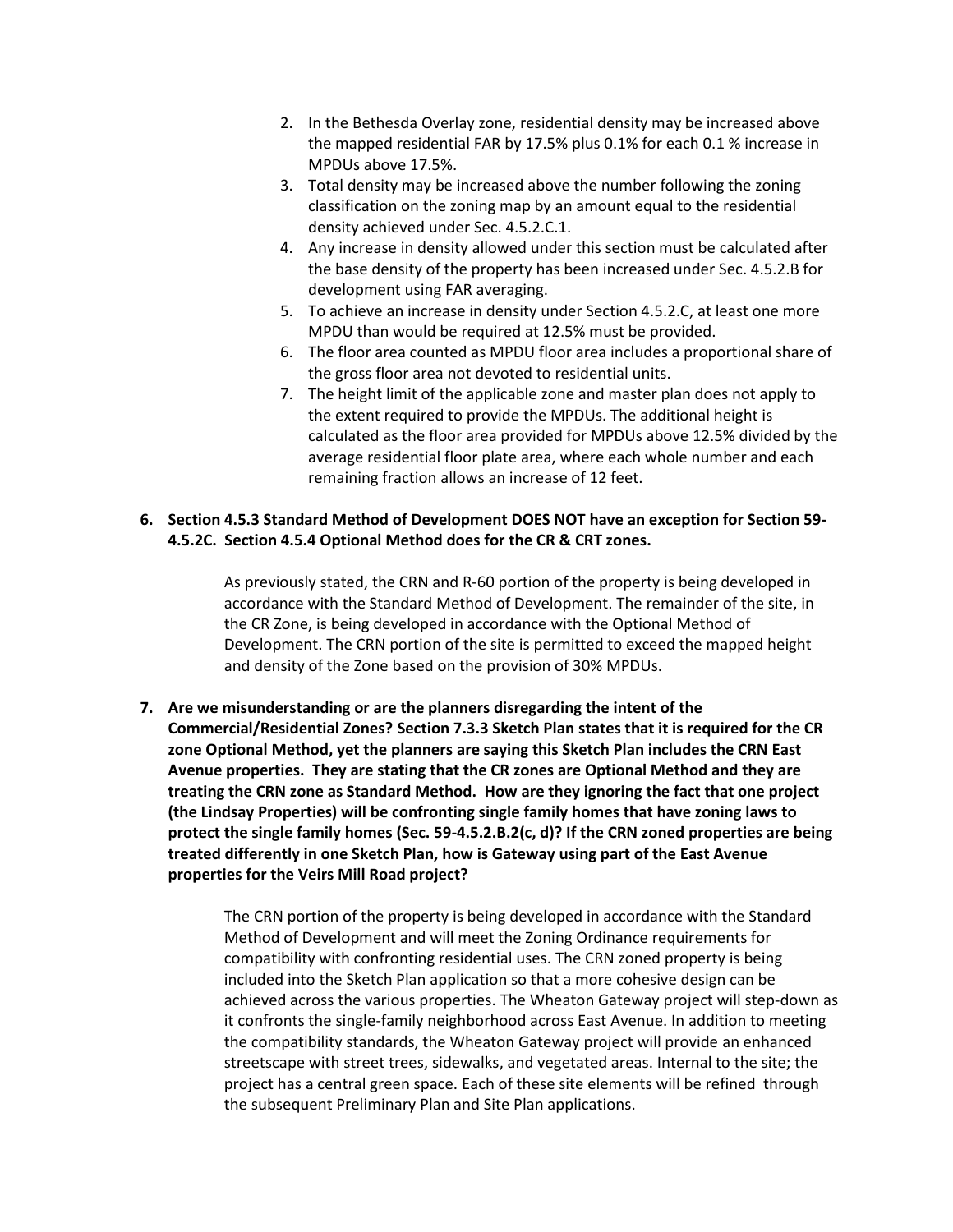**8. We also have concerns on how the proposed 124 foot height on Veirs Mill Road will transition on a 45 degree angle to East Avenue and still remain within the Commercial/Residential guidelines for properties confronting Residential properties – especially with an 18 foot elevation difference between Veirs Mill Rd. and East Ave. Will this "property" be considered one property, as proposed, or individual properties? Are the planners ignoring the CRN guidelines to move the project back to achieve a 45 degree angle?**

> The project will be one property one the future Preliminary Plan is submitted.The project meets the requirement per Height Compatibility 59. 4.1.8.B.3 for all the buildings confronting a R-60 zone that is vacant or improved with residential use. The applicant has updated the plans to show the 45-degree angular plane for compatibility.

> The CRN zone does not have a setback requirement, but the building along East Ave has been designed with a 25'-33' setback from the road to provide further compatibility with the houses across the street. The 45-degree angular plane is being provided along East Avenue and Kensington Blvd where the Project abuts the R-60 houses.

#### Section 4.1.8.B states:

- 2. Height Restrictions
- a. When the subject property abuts a property in an Agricultural, Rural Residential, Residential Detached, or Residential Townhouse zone that is vacant or improved with an agricultural or residential use, any structure may not protrude beyond a 45 degree angular plane projecting over the subject property, measured from a height equal to the height allowed for a detached house in the abutting zone at the setback line determined by Section 4.1.8.A.
- b. When the subject property confronts a property in an Agricultural, Rural Residential, Residential Detached, or Residential Townhouse zone that is vacant or improved with an agricultural or residential use, any structure may not protrude beyond a 45 degree angular plane projecting over the subject property, measured from a height equal to the height allowed for a detached house in the confronting zone at the front or side street setback line determined under Article 59-4.



Figure 1: Height Compatibility Exhibit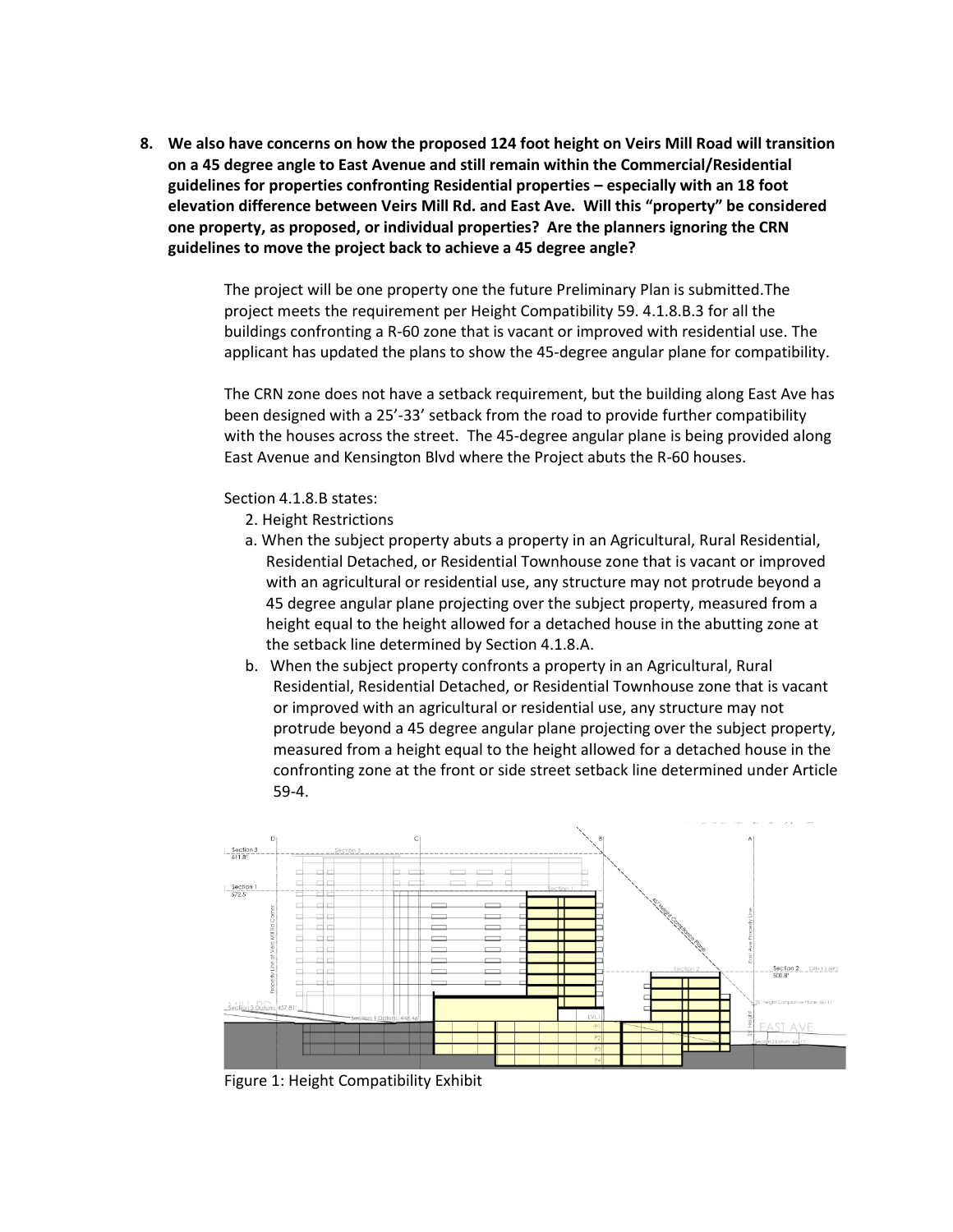**9. How are the planners ignoring Sec.59-6.1.3 General Access Requirements? East Avenue is a residential street platted at Tertiary Road standards. The Sector Plan limited commercial usage in the CRN zone on East Avenue to prevent commercial intrusion into the neighborhood, yet this Sketch Plan is calling for access to 50,000 sf of commercial usage and multiple dwelling units on Veirs Mill Road.**

> As proposed, the Wheaton Gateway project has primary vehicular access points on Veirs Mill Road and University Boulevard as well as secondary access points on East Avenue and Kensington Boulevard. The overall access and circulation concept is acceptable for the purposes of Sketch Plan review and will continue to be refined as part of subsequent Preliminary Plan and Site Plan applications. Staff notes that the final access approval will involve the coordinated review of the Planning Board, Department of Transportation, and Maryland State Highway Administration.

**10. We do not believe this Sketch Plan satisfies various recommendations of the Wheaton Sector Plan. While the whole Wheaton Gateway project is in the Wheaton Urban District, only Phase 1 and Phase 2 are in the Parking Lot District (page 20). The PLD "facilitates the Plan's recommendation for reduced and shared parking", yet East Avenue will bear the brunt of the traffic from this incentive without the owners paying any ad valorem tax. Will the garage for the East Avenue units be limited to East Avenue residents?**

> As proposed, the Wheaton Gateway project has primary vehicular access points on Veirs Mill Road and University Boulevard as well as secondary access points on East Avenue and Kensington Boulevard. Details regarding the internal garage circulation continue to be refined as part of subsequent Preliminary Plan and Site Plan applications in coordination with the Department of Transportation.

**11. The following are passages from the Wheaton Sector Plan. These items are what we consider to be especially important as the Wheaton Gateway project progresses. These are the countyagreed upon guardrails that protect our community from encroaching development that could adversely impact our living space, property values, safety and quality of life. Page 33 states that the Zoning recommendations are based on five goals, one of which is to "Protect existing residential neighborhoods". We do not believe this Sketch Plan, as proposed, satisfies this goal. The proposed traffic patterns, if allowed, will greatly harm the quality of life for the Kensington View residential neighborhood.**

> As proposed, the Wheaton Gateway project is designed to be compatible with the adjacent neighborhood by complying with the compatibility requirements in the Zoning Ordinance and orienting primary vehicular access points to the Site's Veirs Mill Road and University Boulevard frontages. A more detailed analysis of the Site's transportation impact will be included with the subsequent Preliminary Plan application. In addition to the project's primary orientation toward Veirs Mill Road and University Boulevard, the project will provide a safe streetscape, open spaces, and pocket park.

**12. Page 35 states that "Taller buildings are also allowed at the two other important nodes in Wheaton: the intersections…of University Boulevard West and Veirs Mill Road." "The heights and densities decrease closer to the single-family residential areas surrounding Wheaton's commercial areas". While the Sector Plan assigned heights and densities to fulfill this**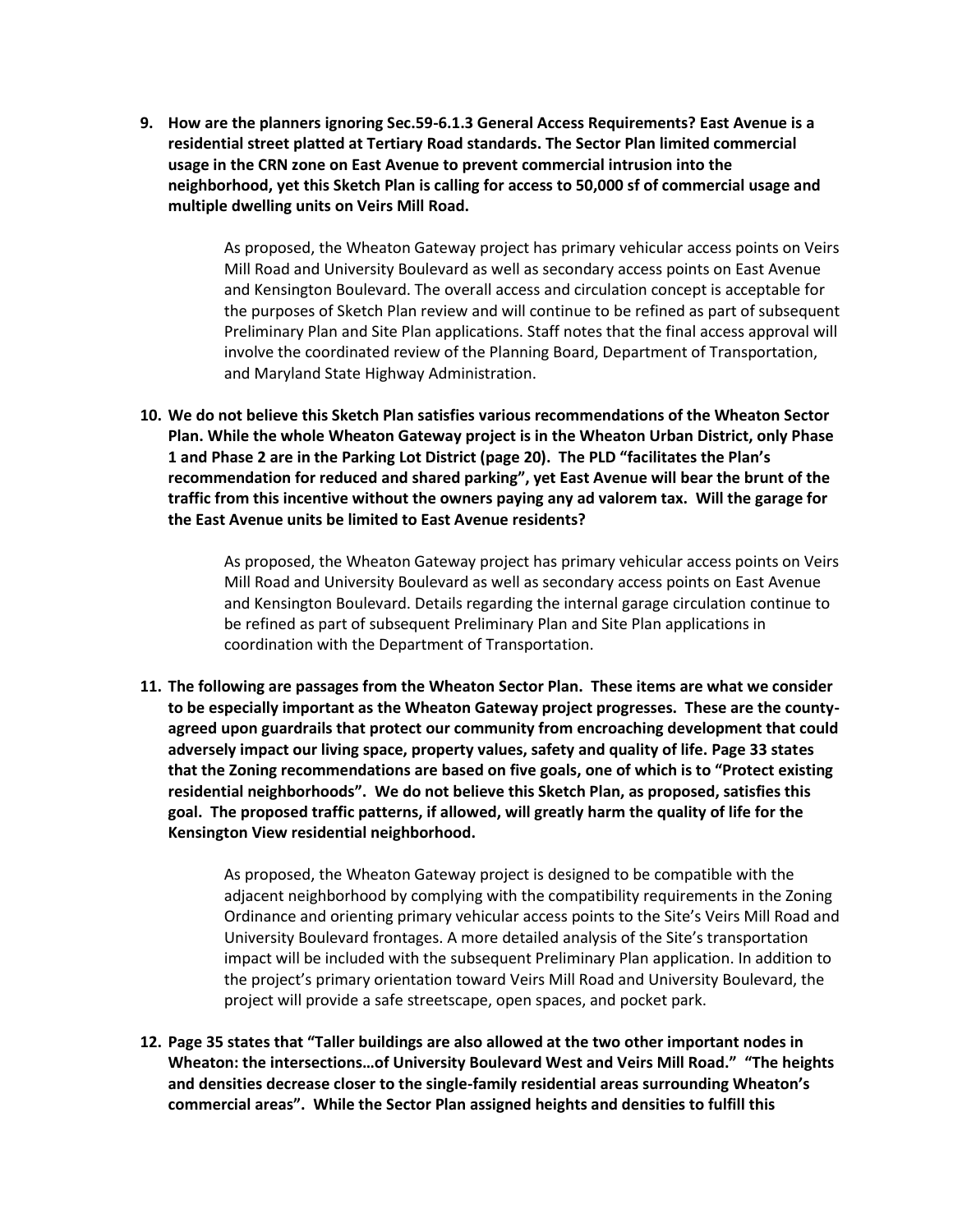**recommendation, we believe this Sketch Plan skews the original intent of the Sector Plan. KVCA worked closely with the Planners and the County Council when developing a plan that would work for this difficult, split elevation area of the Lindsay Ford property on East Avenue and Veirs Mill Road. After KVCA submitted drawings from the University of Maryland of 45' and 65' buildings along East Avenue, it was decided that the buildings on East Avenue should be a maximum of 45' and the buildings on Veirs Mill Road should be a maximum of 100' (appearing to be 118' from East Avenue). At the time, both County entities were concerned about how taller buildings would affect the quality of life for the residents of East Avenue and Kensington Boulevard. We believe any additional heights should be added to the "important node" of University Boulevard West and Veirs Mill Road.** 

The proposed building massing is consistent with the intent of the sector plan, which recommended that "low-scale uses should be placed along East Avenue, with larger commercial uses and mixed-use development along Veirs Mill Road (p.57)". Staff understands KVCA's concerns with additional height, particularly along East Avenue, recognizing that the ability to exceed the maximum zoning height mapped to provide affordable housing throughout the development did not exist at the time the sector plan was adopted. However, staff believes that various strategies to reduce the visual bulk of the proposed buildings (potentially including façade articulation and building setbacks) can be explored when the applicant provides more building details during the site plan review process, to address concerns about compatibility with the adjacent residential community.

#### **13. Page 55 (Kensington View/Wheaton Hills District) states:**

**"it is critical that new uses adjacent to, or across the street from, existing houses are carefully designed to be compatible in scale and character with the existing residential development." Our neighborhood has been a fixture of the community through many changes over the years. Due to the size, stature, and close proximity of the Gateway Project, it is important to us that the buildings be attractive and fit into our space, not the other way around.**

The proposed Wheaton Gateway project will present an attractive and compatible façade on East Avenue that meets the compatibility requirements of the Zoning Ordinance. Additional details and refinement of the architecture will be reviewed through the subsequent Site Plan application.

**14. "The Plan envisions two new, low- to moderately-scaled mixed-use developments along Veirs Mill Road on Lindsay Ford properties, flanking the western entrance to the CBD. Pedestrian connections will link these areas to the Core District and to existing neighborhoods." "Redevelopment adjacent to R-60 zoned neighborhoods should be compatible with the existing low-scale character of these residential areas." This is especially important to residents living across East Ave. from the Gateway Project. Single family homes should not be facing large cement walls and unattractive facades. In addition, residents across the whole neighborhood should not have to compete with new traffic from the development.** 

> The proposed Wheaton Gateway project will present an attractive and compatible façade on East Avenue that meets the compatibility requirements of the Zoning Ordinance. The project will provide safe streetscapes and pedestrian connections to both the Core District and existing neighborhoods, as envisioned by the master plan.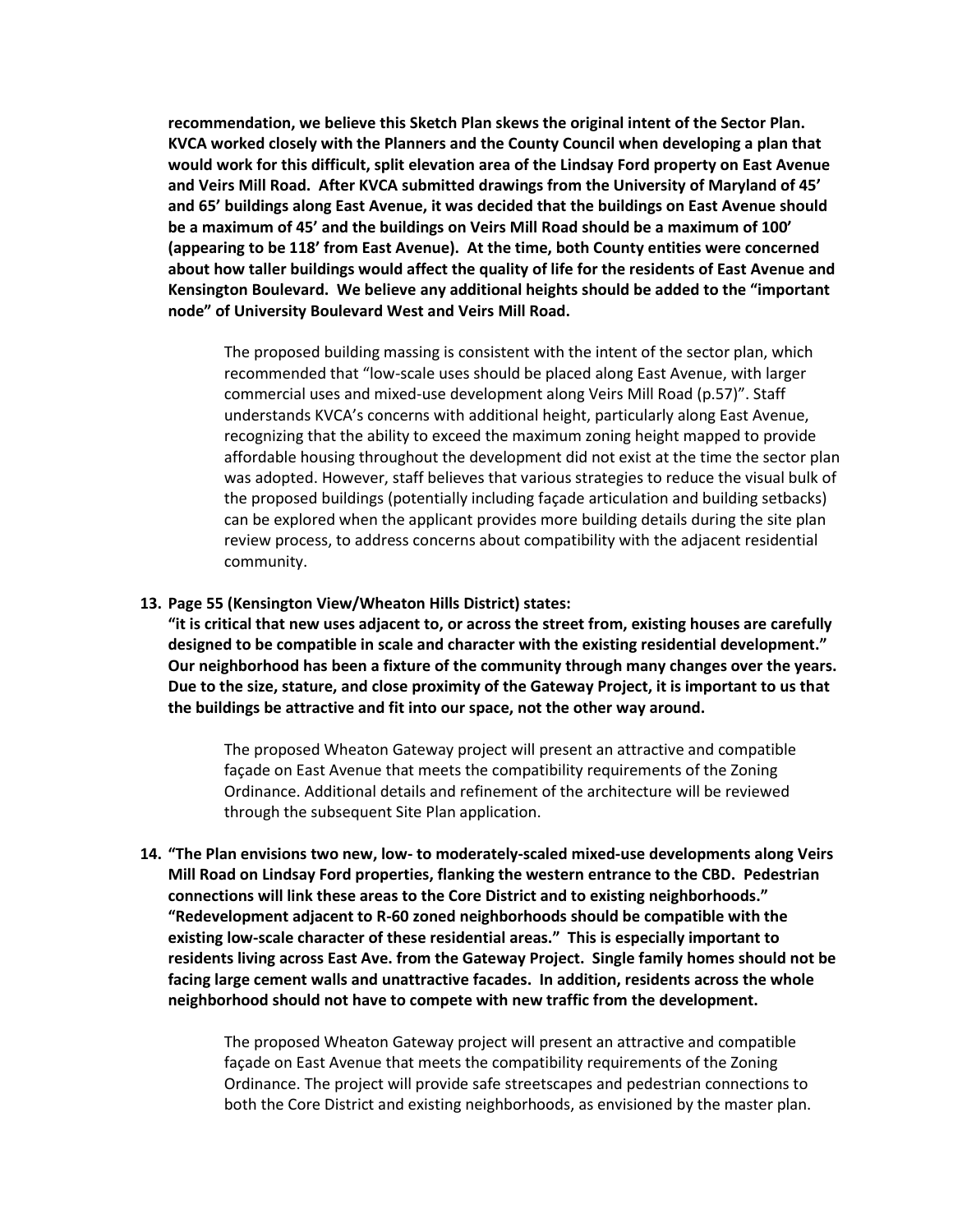Transportation impacts of the project will be evaluated in greater detail as part of the subsequent preliminary plan and will either demonstrate that the project is within acceptable limits of traffic congestion or will identify mitigation for the transportation network.

**15. Page 57 states:"A through-block connection between Veirs Mill Road and East Avenue is desirable at this location (see also text under Pedestrian Circulation, first bullet on page 64)." We believe the proposed by-way would satisfy this recommendation if it did not include vehicular traffic.**

> The sector plan did not oppose a vehicular connection between East Avenue and Veirs Mill Road. The sector plan recommended a residential primary vehicular connection between East Avenue and Veirs Mill Road on the existing unbuilt Kensington Blvd. R.O.W. (see map 17, p.61), leaving the final determination on the feasibility of this vehicular connection to "the development review for any redevelopment of the adjacent Lindsay Ford property (p.62)". The applicant team explored this and determined vehicular traffic at this location was not feasible; the vehicular function was then moved to the location currently proposed in the application.

Including vehicular movement in the proposed internal street is not inconsistent with the sector plan recommendation for a through-block connection. Larger development projects are typically encouraged to seek opportunities to expand local connectivity through their properties, even if not specifically called for in the sector plan. For these situations, the sector plan recommends:

"Implement local street connections consistent with the subdivision regulations and urban design guidelines with specific alignment and features to be determined during the development review process. These streets could be either public or private and include either service access, local vehicular circulation, or both. (p.62)"

The sector plan did recommend several through-block connections intended specifically for pedestrian use at various locations within the CBD (see map 17, p.61). While a pedestrian-only connection is not shown in this location, the proposed internal street will provide through-block pedestrian access.

**16. "If the car dealership properties are developed as one development…Any adverse impacts of the recommended 100-foot maximum building height along the Veirs Mill Road side of the block should be carefully analyzed during the redevelopment process to make sure that higher building masses are placed away from the East Avenue frontage, with appropriate transition in building heights from the Veirs Mill Road side to the maximum building height of 45 feet along East Avenue. The Planning Board may limit height to less than allowed by the zone to achieve compatibility." (emphasis added by KVCA)**

Staff concurs.

#### **17. Page 58 states:**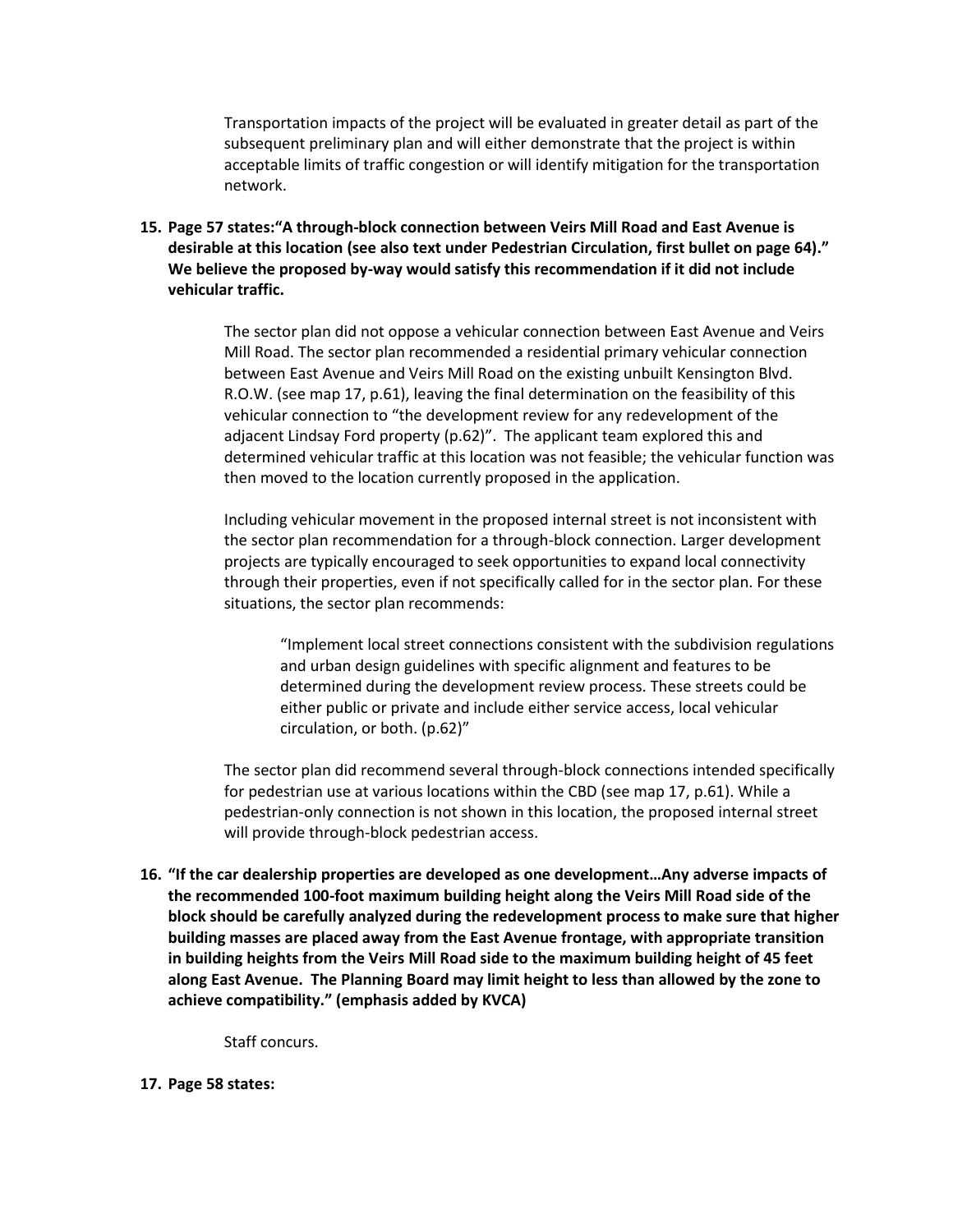**"Existing single-family residential neighborhoods should be preserved and protected from the adverse impacts of nearby non-residential development".** 

**Allowing all of the traffic from Wheaton Gateway to enter/exit into the Kensington View subdivision, in our view, does not satisfy this recommendation and directly counteracts the intent of the Sector Plan.**

#### **Page 62 states:**

**"Retain the right-of-way for the unbuilt portion of Kensington Boulevard between East Avenue and Veirs Mill Road. Use of the right-of-way should be determined during development review for any redevelopment of the adjacent Lindsay Ford property. The rightof-way may be used for a bicycle or pedestrian connection if it is determined that a street is not needed or feasible at this location. Regardless of how the right-of-way is used, the impact on residential properties should be minimized and any addition right-of-way required should be from the east side of East Avenue."**

**Page 64 (Pedestrian Circulation referenced on Page 57) states:**

**"Provide through-block pedestrian connections where feasible. Large blocks are particularly suitable for new pedestrian connections. For example, the block bounded by Veirs Mill Road, East Avenue, and University Boulevard West. At the time of redevelopment, projects on these larger blocks should provide for adequate pedestrian circulation, bike connections, and neighborhood compatibility. The alignment and design of pedestrian connections should be determined during the development review process."** 

**We DO NOT believe the Sector Plan was calling for the vehicular access proposed at this location by this Sketch Plan.**

Refer to previous response to #15 comment.

#### **18. Page 81 states:**

**"Retain the County-owned former Pleasant View Elementary School building and site on Upton Drive, currently used by the Crossways Community, for a future elementary school if needed." The addition of 800 residential units may increase the need for the school, but the traffic being generated in the subdivision may complicate the access. The opening of a school ALWAYS increases vehicular and pedestrian traffic to and from the school during opening and closing hours. Additionally, more families moving into the Gateway Project before a new school could be opened will need access to bus stops. Currently, Kensington View has just two (Upton Dr. and Midvale Rd.). School aged children will need a bus stop on East Ave. (which, during rush hour, could further back up traffic) and/or will have additional need for a secure crosswalk across East Ave.**

The sector plan anticipated the need for an additional elementary school once a significant amount of the development envisioned was realized, including the WMATA owned properties, Westfield Wheaton Mall, and other rezoned properties within the CBD; most of that potential development has not been realized yet. Impacts on school enrollment and the determination of adequate public facilities will be determined as part of the subsequent Preliminary Plan review.

### **19. Lastly, we do not believe this Sketch Plan is satisfying the Wheaton Urban District Design Guidelines goals. A Proposed Boulevard Landmark/Gateway Element at the corner of**